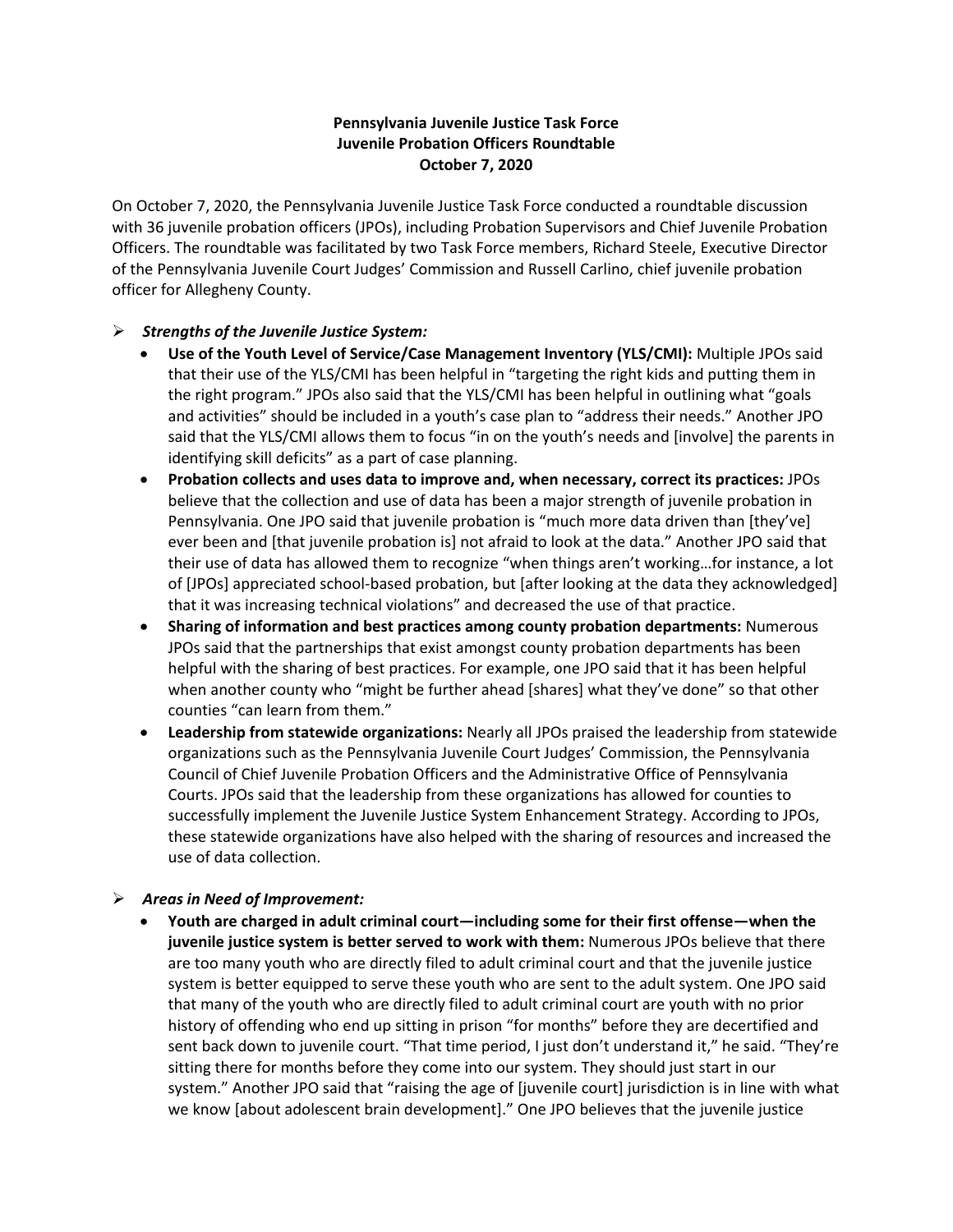system would not be overloaded if youth were no longer charged as adults because "time is right caseload-wise" for the state to "make a push to [raise the age of juvenile court jurisdiction] and get these [youth] back to where they belong, where they can get services and treatment."

- **A more consistent and expedited juvenile expungement process for youth:** Many JPOs said that the juvenile expungement process should be improved. One JPO said that juvenile expungement fees are too burdensome and prohibit youth from expunging their juvenile record. Other JPOs said that the five year requirement to expunge some juvenile records is too long and that the statutory requirements for expungement in general should be reduced to make it easier for a youth to expunge their juvenile record. One JPO proposed making expungement automatic. Nearly all JPOs said that the expungement process needs to be more uniform across the state. As one JPO stated, "[the expungement process] is really varied from county to county, jurisdiction to jurisdiction—I'd like to see some uniformity."
- **Many youth who have mental health needs or are victims of abuse/neglect/dependency end up in the delinquency system because other systems won't work with them:** One participant stated that the child welfare is "too eager" to decrease its congregate care cases simply by sending victims of abuse/neglect/dependency to the juvenile justice system. A JPO said youth with mental health diagnoses or other needs often end up in the juvenile delinquency system, where JPOs struggle to address those needs. One said "a lot of mental health issues are going untreated" in the commonwealth, adding that "the RTFs aren't accepting our kids, so we're looking at placing them but are trying to find a suitable placement for them. I've struggled with that a lot." As one JPO stated, "our state secure care shouldn't be the de facto mental health placement."
- **Schools are often quick to exclude youth who are on probation and do not work with juvenile probation to rehabilitate youth:** JPOs said that schools provide little to no help with the rehabilitation of youth while they are on probation. One JPO commented, "They don't want to work with our kids, they're quick to put our kids into alternative school settings, they don't want to welcome them back after they've served some sanction for behavior. They want to throw away the kids we're working with."
- **Judges and district attorneys in some areas still do not understand the research behind probation practices, leading to decision-making sometimes misaligned with evidence**: One participant stated that they "still have some work to do to get judges and the DAs to understand all the things we're involved in to balance community safety and long-term behavior enhancement."
- **Coordinating treatment with Children and Youth Services (CYS) is difficult when dealing with youth in the juvenile justice system who are also victims of abuse, neglect, or dependency:**  JPOs said that it is difficult when coordinating services with CYS for youth who have involvement in both the child welfare and juvenile justice system. One JPO said that they should be working hand in hand with CYS but that has not been possible because of the amount of staff turnover within the CYS office. Another JPO said that there needs to be more guidance that outlines the specific roles of both CYS and juvenile probation when providing treatment for youth who have involvement in both systems.

## *Notable quotes:*

- **On serving victims of juvenile crimes:** 
	- $\circ$  "[We are committed] to victims and making sure they're prepared the best they can…they're part of the process at every stage of the juvenile justice system in Pennsylvania."